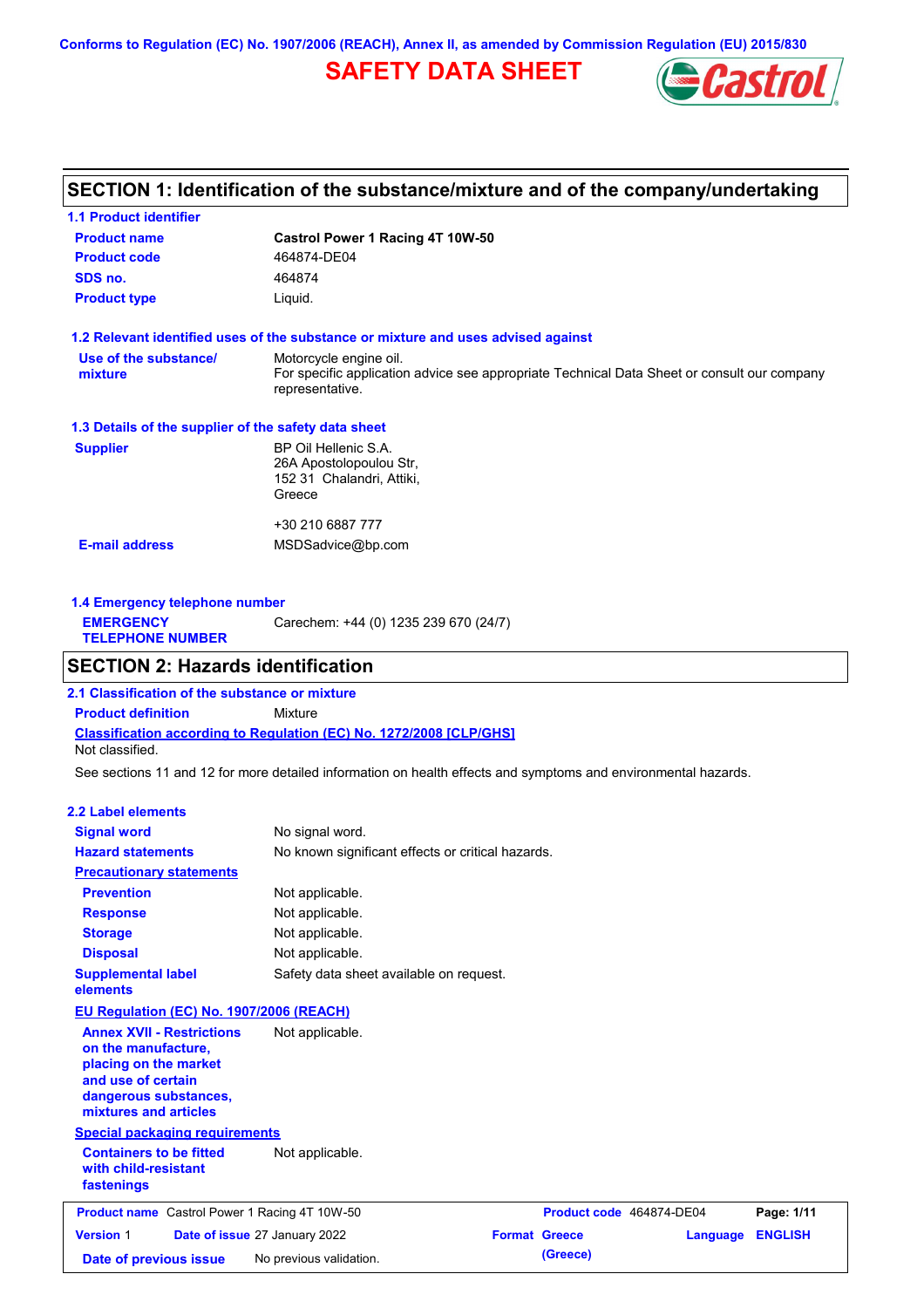## **SECTION 2: Hazards identification**

| <b>Tactile warning of danger</b>                                                                                         | Not applicable.                                                                                                                                                                                                          |
|--------------------------------------------------------------------------------------------------------------------------|--------------------------------------------------------------------------------------------------------------------------------------------------------------------------------------------------------------------------|
| 2.3 Other hazards                                                                                                        |                                                                                                                                                                                                                          |
| <b>Results of PBT and vPvB</b><br>assessment                                                                             | Product does not meet the criteria for PBT or vPvB according to Regulation (EC) No. 1907/2006.<br>Annex XIII.                                                                                                            |
| <b>Product meets the criteria</b><br>for PBT or vPvB according<br>to Regulation (EC) No.<br><b>1907/2006, Annex XIII</b> | This mixture does not contain any substances that are assessed to be a PBT or a vPvB.                                                                                                                                    |
| Other hazards which do<br>not result in classification                                                                   | Defatting to the skin.<br>USED ENGINE OILS<br>Used engine oil may contain hazardous components which have the potential to cause skin<br>cancer.<br>See Toxicological Information, section 11 of this Safety Data Sheet. |

## **SECTION 3: Composition/information on ingredients**

### **3.2 Mixtures**

Highly refined base oil (IP 346 DMSO extract < 3%). Proprietary performance additives. Distillates (petroleum), hydrotreated heavy paraffinic REACH #: 01-2119484627-25 EC: 265-157-1 CAS: 64742-54-7 Index: 649-467-00-8 Not classified. [2] Distillates (petroleum), solventdewaxed heavy paraffinic REACH #: 01-2119471299-27 EC: 265-169-7 CAS: 64742-65-0 Index: 649-474-00-6 Not classified. [2] Distillates (petroleum), hydrotreated heavy paraffinic REACH #: 01-2119484627-25 EC: 265-157-1 CAS: 64742-54-7 Index: 649-467-00-8 Asp. Tox. 1, H304 [1] [2] **Product/ingredient name % Regulation (EC) No. Identifiers Type 1272/2008 [CLP] Mixture Product definition**

**See Section 16 for the full text of the H statements declared above.**

Type

[1] Substance classified with a health or environmental hazard

[2] Substance with a workplace exposure limit

[3] Substance meets the criteria for PBT according to Regulation (EC) No. 1907/2006, Annex XIII

[4] Substance meets the criteria for vPvB according to Regulation (EC) No. 1907/2006, Annex XIII

[5] Substance of equivalent concern

[6] Additional disclosure due to company policy

Occupational exposure limits, if available, are listed in Section 8.

## **SECTION 4: First aid measures**

### **4.1 Description of first aid measures**

| Eye contact                       | In case of contact, immediately flush eyes with plenty of water for at least 15 minutes. Eyelids<br>should be held away from the eyeball to ensure thorough rinsing. Check for and remove any<br>contact lenses. Get medical attention. |
|-----------------------------------|-----------------------------------------------------------------------------------------------------------------------------------------------------------------------------------------------------------------------------------------|
| <b>Skin contact</b>               | Wash skin thoroughly with soap and water or use recognised skin cleanser. Remove<br>contaminated clothing and shoes. Wash clothing before reuse. Clean shoes thoroughly before<br>reuse. Get medical attention if irritation develops.  |
| <b>Inhalation</b>                 | If inhaled, remove to fresh air. Get medical attention if symptoms occur.                                                                                                                                                               |
| <b>Ingestion</b>                  | Do not induce vomiting unless directed to do so by medical personnel. Get medical attention if<br>symptoms occur.                                                                                                                       |
| <b>Protection of first-aiders</b> | No action shall be taken involving any personal risk or without suitable training.                                                                                                                                                      |

#### **4.2 Most important symptoms and effects, both acute and delayed**

See Section 11 for more detailed information on health effects and symptoms.

### **Potential acute health effects**

| <b>Product name</b> Castrol Power 1 Racing 4T 10W-50 |  |                                      | Product code 464874-DE04 | Page: 2/11           |                  |  |
|------------------------------------------------------|--|--------------------------------------|--------------------------|----------------------|------------------|--|
| <b>Version 1</b>                                     |  | <b>Date of issue 27 January 2022</b> |                          | <b>Format Greece</b> | Language ENGLISH |  |
| Date of previous issue                               |  | No previous validation.              |                          | (Greece)             |                  |  |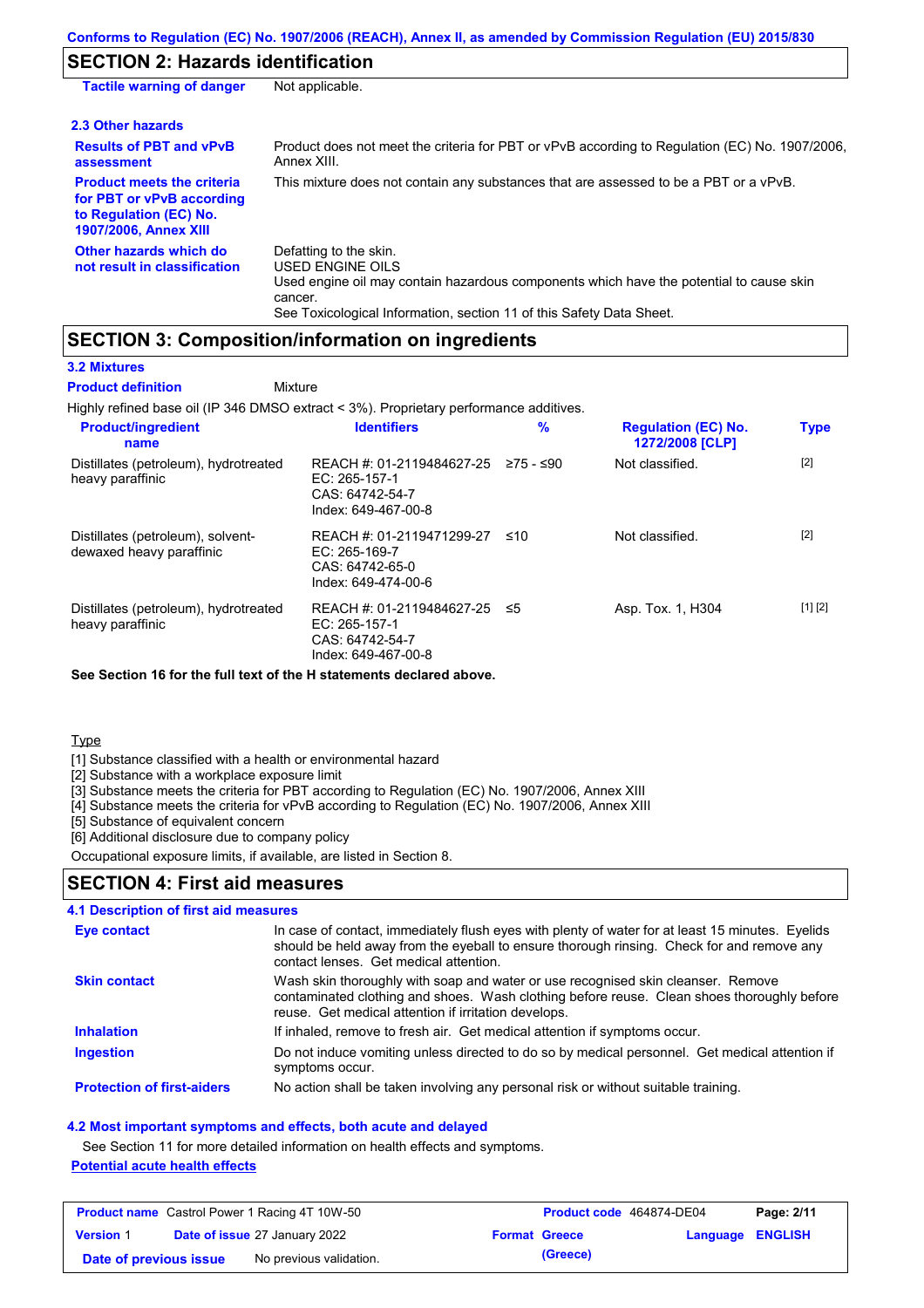# **SECTION 4: First aid measures**

| <b>Inhalation</b><br>Vapour inhalation under ambient conditions is not normally a problem due to low vapour                            |  |
|----------------------------------------------------------------------------------------------------------------------------------------|--|
| pressure.                                                                                                                              |  |
| <b>Ingestion</b><br>No known significant effects or critical hazards.                                                                  |  |
| <b>Skin contact</b><br>Defatting to the skin. May cause skin dryness and irritation.                                                   |  |
| No known significant effects or critical hazards.<br><b>Eye contact</b>                                                                |  |
| Delayed and immediate effects as well as chronic effects from short and long-term exposure                                             |  |
| <b>Inhalation</b><br>Overexposure to the inhalation of airborne droplets or aerosols may cause irritation of the<br>respiratory tract. |  |
| <b>Ingestion</b><br>Ingestion of large quantities may cause nausea and diarrhoea.                                                      |  |
| <b>Skin contact</b><br>Prolonged or repeated contact can defat the skin and lead to irritation and/or dermatitis.                      |  |
| Potential risk of transient stinging or redness if accidental eye contact occurs.<br>Eye contact                                       |  |

# **4.3 Indication of any immediate medical attention and special treatment needed**

| <b>Notes to physician</b> | Treatment should in general be symptomatic and directed to relieving any effects. |  |
|---------------------------|-----------------------------------------------------------------------------------|--|
|---------------------------|-----------------------------------------------------------------------------------|--|

| <b>SECTION 5: Firefighting measures</b> |
|-----------------------------------------|
|-----------------------------------------|

| 5.1 Extinguishing media                                   |                                                                                                                                                                                                                                                                                                                                                                   |
|-----------------------------------------------------------|-------------------------------------------------------------------------------------------------------------------------------------------------------------------------------------------------------------------------------------------------------------------------------------------------------------------------------------------------------------------|
| <b>Suitable extinguishing</b><br>media                    | In case of fire, use foam, dry chemical or carbon dioxide extinguisher or spray.                                                                                                                                                                                                                                                                                  |
| <b>Unsuitable extinguishing</b><br>media                  | Do not use water jet. The use of a water jet may cause the fire to spread by splashing the<br>burning product.                                                                                                                                                                                                                                                    |
| 5.2 Special hazards arising from the substance or mixture |                                                                                                                                                                                                                                                                                                                                                                   |
| <b>Hazards from the</b><br>substance or mixture           | In a fire or if heated, a pressure increase will occur and the container may burst.                                                                                                                                                                                                                                                                               |
| <b>Hazardous combustion</b><br>products                   | Combustion products may include the following:<br>carbon oxides $(CO, CO2)$ (carbon monoxide, carbon dioxide)                                                                                                                                                                                                                                                     |
| 5.3 Advice for firefighters                               |                                                                                                                                                                                                                                                                                                                                                                   |
| <b>Special precautions for</b><br>fire-fighters           | No action shall be taken involving any personal risk or without suitable training. Promptly<br>isolate the scene by removing all persons from the vicinity of the incident if there is a fire.                                                                                                                                                                    |
| <b>Special protective</b><br>equipment for fire-fighters  | Fire-fighters should wear appropriate protective equipment and self-contained breathing<br>apparatus (SCBA) with a full face-piece operated in positive pressure mode. Clothing for fire-<br>fighters (including helmets, protective boots and gloves) conforming to European standard EN<br>469 will provide a basic level of protection for chemical incidents. |

# **SECTION 6: Accidental release measures**

|                                                          | 6.1 Personal precautions, protective equipment and emergency procedures                                                                                                                                                                                                                                                                                                                        |  |  |  |
|----------------------------------------------------------|------------------------------------------------------------------------------------------------------------------------------------------------------------------------------------------------------------------------------------------------------------------------------------------------------------------------------------------------------------------------------------------------|--|--|--|
| For non-emergency<br>personnel                           | No action shall be taken involving any personal risk or without suitable training. Evacuate<br>surrounding areas. Keep unnecessary and unprotected personnel from entering. Do not touch<br>or walk through spilt material. Floors may be slippery; use care to avoid falling. Put on<br>appropriate personal protective equipment.                                                            |  |  |  |
| For emergency responders                                 | If specialised clothing is required to deal with the spillage, take note of any information in<br>Section 8 on suitable and unsuitable materials. See also the information in "For non-<br>emergency personnel".                                                                                                                                                                               |  |  |  |
| <b>6.2 Environmental</b><br>precautions                  | Avoid dispersal of spilt material and runoff and contact with soil, waterways, drains and sewers.<br>Inform the relevant authorities if the product has caused environmental pollution (sewers,<br>waterways, soil or air).                                                                                                                                                                    |  |  |  |
| 6.3 Methods and material for containment and cleaning up |                                                                                                                                                                                                                                                                                                                                                                                                |  |  |  |
| <b>Small spill</b>                                       | Stop leak if without risk. Move containers from spill area. Absorb with an inert material and<br>place in an appropriate waste disposal container. Dispose of via a licensed waste disposal<br>contractor.                                                                                                                                                                                     |  |  |  |
| Large spill                                              | Stop leak if without risk. Move containers from spill area. Prevent entry into sewers, water<br>courses, basements or confined areas. Contain and collect spillage with non-combustible,<br>absorbent material e.g. sand, earth, vermiculite or diatomaceous earth and place in container<br>for disposal according to local regulations. Dispose of via a licensed waste disposal contractor. |  |  |  |

| <b>Product name</b> Castrol Power 1 Racing 4T 10W-50 |  | <b>Product code</b> 464874-DE04      |  | Page: 3/11           |                         |  |
|------------------------------------------------------|--|--------------------------------------|--|----------------------|-------------------------|--|
| <b>Version 1</b>                                     |  | <b>Date of issue 27 January 2022</b> |  | <b>Format Greece</b> | <b>Language ENGLISH</b> |  |
| Date of previous issue                               |  | No previous validation.              |  | (Greece)             |                         |  |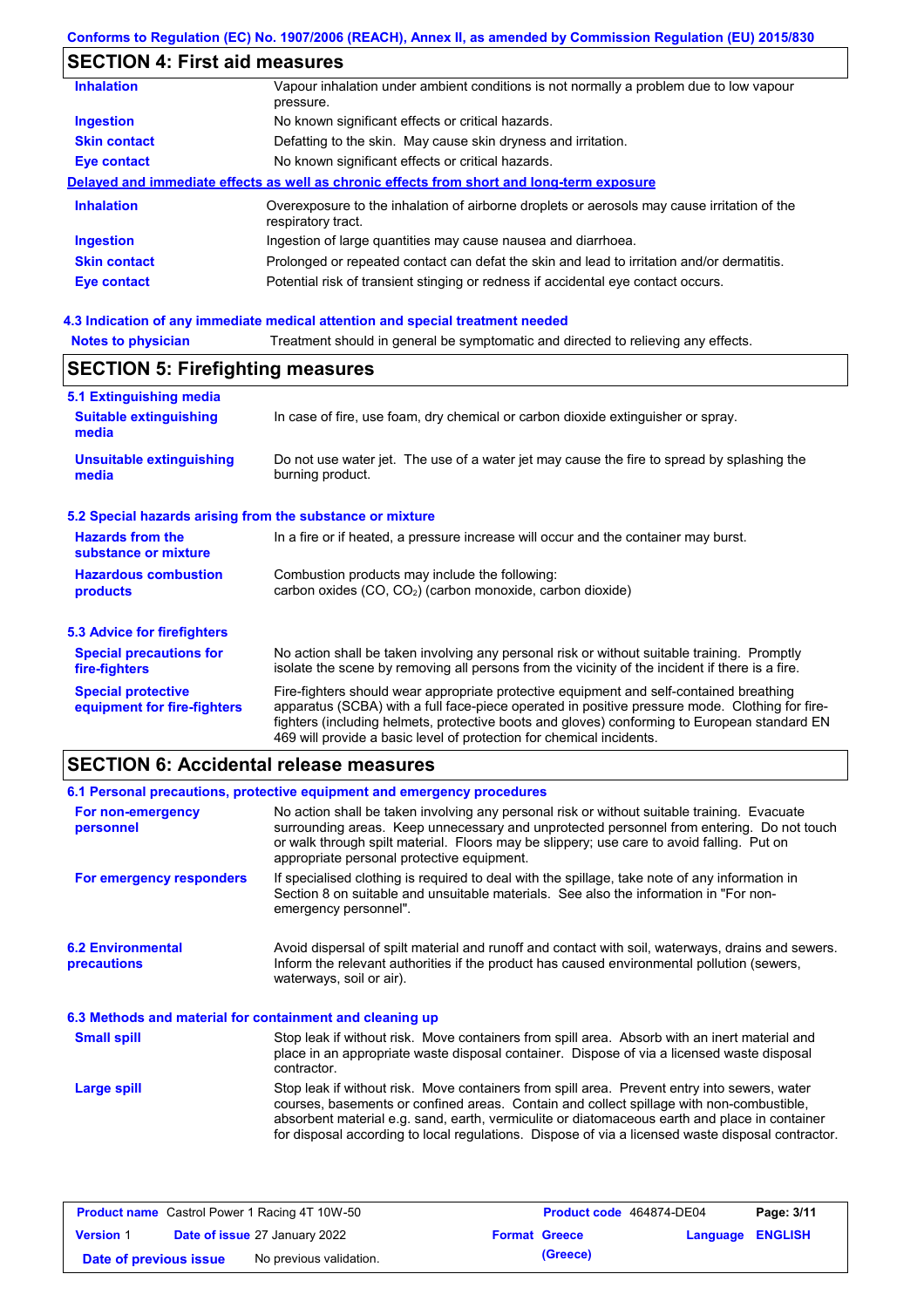# **SECTION 6: Accidental release measures**

| 6.4 Reference to other | See Section 1 for emergency contact information.                            |
|------------------------|-----------------------------------------------------------------------------|
| <b>sections</b>        | See Section 5 for firefighting measures.                                    |
|                        | See Section 8 for information on appropriate personal protective equipment. |
|                        | See Section 12 for environmental precautions.                               |
|                        | See Section 13 for additional waste treatment information.                  |

# **SECTION 7: Handling and storage**

| 7.1 Precautions for safe handling                                                    |                                                                                                                                                                                                                                                                                                                                                                                                                                                                                          |  |  |  |
|--------------------------------------------------------------------------------------|------------------------------------------------------------------------------------------------------------------------------------------------------------------------------------------------------------------------------------------------------------------------------------------------------------------------------------------------------------------------------------------------------------------------------------------------------------------------------------------|--|--|--|
| <b>Protective measures</b>                                                           | Put on appropriate personal protective equipment.                                                                                                                                                                                                                                                                                                                                                                                                                                        |  |  |  |
| <b>Advice on general</b><br>occupational hygiene                                     | Eating, drinking and smoking should be prohibited in areas where this material is handled,<br>stored and processed. Wash thoroughly after handling. Remove contaminated clothing and<br>protective equipment before entering eating areas. See also Section 8 for additional<br>information on hygiene measures.                                                                                                                                                                         |  |  |  |
| <b>7.2 Conditions for safe</b><br>storage, including any<br><b>incompatibilities</b> | Store in accordance with local regulations. Store in a dry, cool and well-ventilated area, away<br>from incompatible materials (see Section 10). Keep away from heat and direct sunlight. Keep<br>container tightly closed and sealed until ready for use. Containers that have been opened must<br>be carefully resealed and kept upright to prevent leakage. Store and use only in equipment/<br>containers designed for use with this product. Do not store in unlabelled containers. |  |  |  |
| <b>Not suitable</b>                                                                  | Prolonged exposure to elevated temperature                                                                                                                                                                                                                                                                                                                                                                                                                                               |  |  |  |
| 7.3 Specific end use(s)                                                              |                                                                                                                                                                                                                                                                                                                                                                                                                                                                                          |  |  |  |
| <b>Recommendations</b>                                                               | See section 1.2 and Exposure scenarios in annex, if applicable.                                                                                                                                                                                                                                                                                                                                                                                                                          |  |  |  |
| <b>SECTION 8: Exposure controls/personal protection</b>                              |                                                                                                                                                                                                                                                                                                                                                                                                                                                                                          |  |  |  |

### **8.1 Control parameters**

Π

| <b>Occupational exposure limits</b>                          |                                                                                                                                                                                                                                                                                                                                                                                                                                                                                                                                                                                                                                                                                                                                                                                                                                                                                                                                                                                                                            |                                                                                                                                                                                                                                                                                                                                                                                                                                                                                                                                                                                                                      |  |  |  |
|--------------------------------------------------------------|----------------------------------------------------------------------------------------------------------------------------------------------------------------------------------------------------------------------------------------------------------------------------------------------------------------------------------------------------------------------------------------------------------------------------------------------------------------------------------------------------------------------------------------------------------------------------------------------------------------------------------------------------------------------------------------------------------------------------------------------------------------------------------------------------------------------------------------------------------------------------------------------------------------------------------------------------------------------------------------------------------------------------|----------------------------------------------------------------------------------------------------------------------------------------------------------------------------------------------------------------------------------------------------------------------------------------------------------------------------------------------------------------------------------------------------------------------------------------------------------------------------------------------------------------------------------------------------------------------------------------------------------------------|--|--|--|
| <b>Product/ingredient name</b>                               |                                                                                                                                                                                                                                                                                                                                                                                                                                                                                                                                                                                                                                                                                                                                                                                                                                                                                                                                                                                                                            | <b>Exposure limit values</b><br>Distillates (petroleum), hydrotreated heavy paraffinic Ministry of Labour and Social Affairs (Greece).<br>TWA: 5 mg/m <sup>3</sup> 8 hours. Issued/Revised: 5/1999 Form: mist                                                                                                                                                                                                                                                                                                                                                                                                        |  |  |  |
|                                                              |                                                                                                                                                                                                                                                                                                                                                                                                                                                                                                                                                                                                                                                                                                                                                                                                                                                                                                                                                                                                                            |                                                                                                                                                                                                                                                                                                                                                                                                                                                                                                                                                                                                                      |  |  |  |
| Distillates (petroleum), solvent-dewaxed heavy<br>paraffinic |                                                                                                                                                                                                                                                                                                                                                                                                                                                                                                                                                                                                                                                                                                                                                                                                                                                                                                                                                                                                                            | Ministry of Labour and Social Affairs (Greece).                                                                                                                                                                                                                                                                                                                                                                                                                                                                                                                                                                      |  |  |  |
|                                                              |                                                                                                                                                                                                                                                                                                                                                                                                                                                                                                                                                                                                                                                                                                                                                                                                                                                                                                                                                                                                                            | TWA: 5 mg/m <sup>3</sup> 8 hours. Issued/Revised: 5/1999 Form: mist                                                                                                                                                                                                                                                                                                                                                                                                                                                                                                                                                  |  |  |  |
|                                                              |                                                                                                                                                                                                                                                                                                                                                                                                                                                                                                                                                                                                                                                                                                                                                                                                                                                                                                                                                                                                                            | Distillates (petroleum), hydrotreated heavy paraffinic Ministry of Labour and Social Affairs (Greece).<br>TWA: 5 mg/m <sup>3</sup> 8 hours. Issued/Revised: 5/1999 Form: mist                                                                                                                                                                                                                                                                                                                                                                                                                                        |  |  |  |
| guidance only.                                               |                                                                                                                                                                                                                                                                                                                                                                                                                                                                                                                                                                                                                                                                                                                                                                                                                                                                                                                                                                                                                            | Whilst specific OELs for certain components may be shown in this section, other components may be present in any mist,<br>vapour or dust produced. Therefore, the specific OELs may not be applicable to the product as a whole and are provided for                                                                                                                                                                                                                                                                                                                                                                 |  |  |  |
| <b>Recommended monitoring</b><br>procedures                  | If this product contains ingredients with exposure limits, personal, workplace atmosphere or<br>biological monitoring may be required to determine the effectiveness of the ventilation or other<br>control measures and/or the necessity to use respiratory protective equipment. Reference<br>should be made to monitoring standards, such as the following: European Standard EN 689<br>(Workplace atmospheres - Guidance for the assessment of exposure by inhalation to chemical<br>agents for comparison with limit values and measurement strategy) European Standard EN<br>14042 (Workplace atmospheres - Guide for the application and use of procedures for the<br>assessment of exposure to chemical and biological agents) European Standard EN 482<br>(Workplace atmospheres - General requirements for the performance of procedures for the<br>measurement of chemical agents) Reference to national guidance documents for methods for<br>the determination of hazardous substances will also be required. |                                                                                                                                                                                                                                                                                                                                                                                                                                                                                                                                                                                                                      |  |  |  |
| <b>Derived No Effect Level</b><br>No DNELs/DMELs available.  |                                                                                                                                                                                                                                                                                                                                                                                                                                                                                                                                                                                                                                                                                                                                                                                                                                                                                                                                                                                                                            |                                                                                                                                                                                                                                                                                                                                                                                                                                                                                                                                                                                                                      |  |  |  |
| <b>Predicted No Effect Concentration</b>                     |                                                                                                                                                                                                                                                                                                                                                                                                                                                                                                                                                                                                                                                                                                                                                                                                                                                                                                                                                                                                                            |                                                                                                                                                                                                                                                                                                                                                                                                                                                                                                                                                                                                                      |  |  |  |
| No PNECs available                                           |                                                                                                                                                                                                                                                                                                                                                                                                                                                                                                                                                                                                                                                                                                                                                                                                                                                                                                                                                                                                                            |                                                                                                                                                                                                                                                                                                                                                                                                                                                                                                                                                                                                                      |  |  |  |
| <b>8.2 Exposure controls</b>                                 |                                                                                                                                                                                                                                                                                                                                                                                                                                                                                                                                                                                                                                                                                                                                                                                                                                                                                                                                                                                                                            |                                                                                                                                                                                                                                                                                                                                                                                                                                                                                                                                                                                                                      |  |  |  |
| <b>Appropriate engineering</b><br>controls                   |                                                                                                                                                                                                                                                                                                                                                                                                                                                                                                                                                                                                                                                                                                                                                                                                                                                                                                                                                                                                                            | Provide exhaust ventilation or other engineering controls to keep the relevant airborne<br>concentrations below their respective occupational exposure limits.<br>All activities involving chemicals should be assessed for their risks to health, to ensure<br>exposures are adequately controlled. Personal protective equipment should only be considered<br>after other forms of control measures (e.g. engineering controls) have been suitably evaluated.<br>Personal protective equipment should conform to appropriate standards, be suitable for use, be<br>kept in good condition and properly maintained. |  |  |  |
| <b>Product name</b> Castrol Power 1 Racing 4T 10W-50         |                                                                                                                                                                                                                                                                                                                                                                                                                                                                                                                                                                                                                                                                                                                                                                                                                                                                                                                                                                                                                            | Product code 464874-DE04<br>Page: 4/11                                                                                                                                                                                                                                                                                                                                                                                                                                                                                                                                                                               |  |  |  |
| <b>Version 1</b>                                             | Date of issue 27 January 2022                                                                                                                                                                                                                                                                                                                                                                                                                                                                                                                                                                                                                                                                                                                                                                                                                                                                                                                                                                                              | <b>ENGLISH</b><br><b>Format Greece</b><br>Language                                                                                                                                                                                                                                                                                                                                                                                                                                                                                                                                                                   |  |  |  |

**Date of previous issue** No previous validation. **All in the Contract of Structure (Greece)**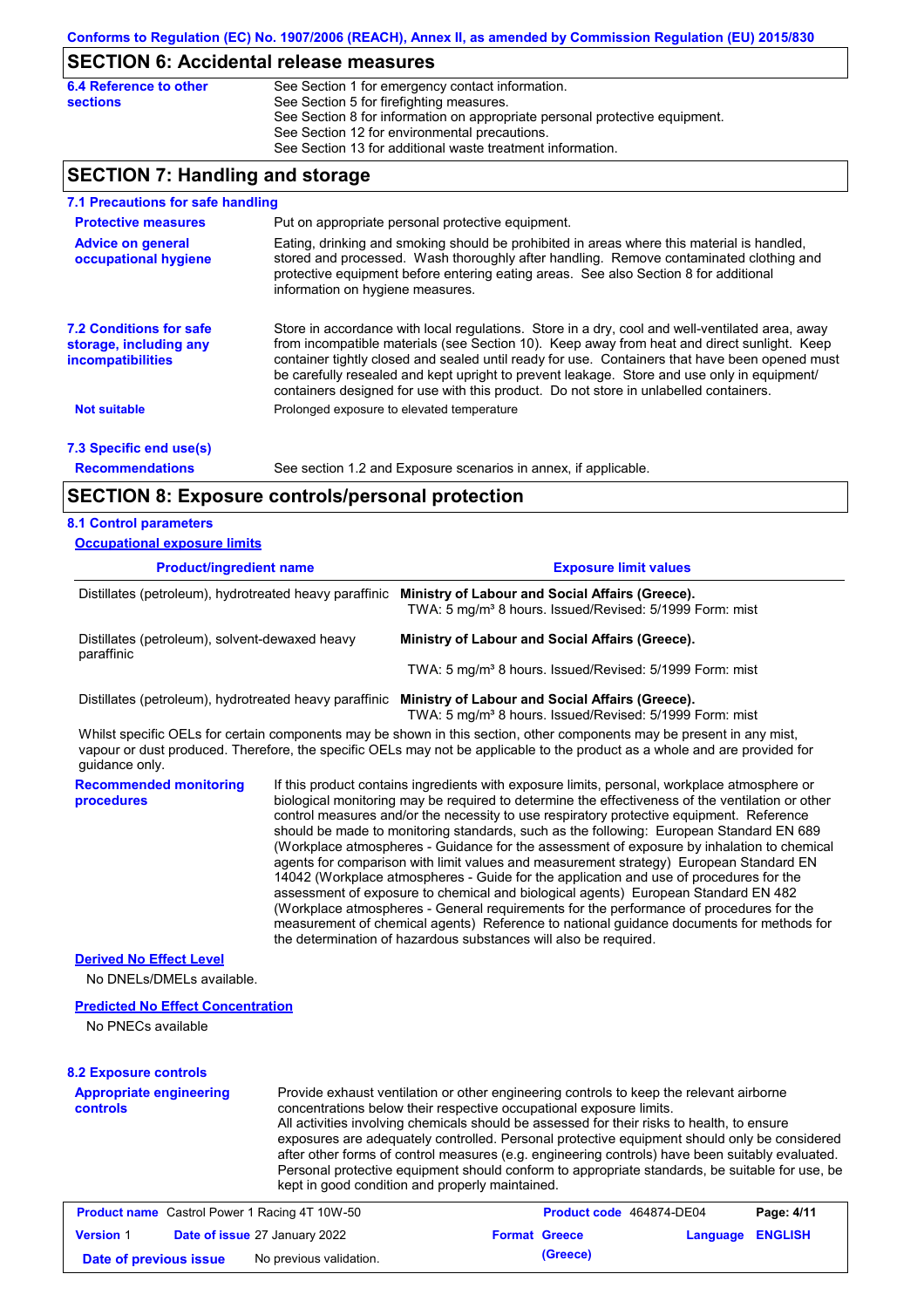# **SECTION 8: Exposure controls/personal protection**

| <b>Version 1</b>                                 | Date of issue 27 January 2022                        |                                                                                                                                                                                                                                                                                                                                                                                                                                                                                                                                                                                                                                                   | <b>Format Greece</b>     | Language | <b>ENGLISH</b> |
|--------------------------------------------------|------------------------------------------------------|---------------------------------------------------------------------------------------------------------------------------------------------------------------------------------------------------------------------------------------------------------------------------------------------------------------------------------------------------------------------------------------------------------------------------------------------------------------------------------------------------------------------------------------------------------------------------------------------------------------------------------------------------|--------------------------|----------|----------------|
|                                                  | <b>Product name</b> Castrol Power 1 Racing 4T 10W-50 | dexterity is needed. However, these gloves are only likely to give short duration protection and<br>would normally be just for single use applications, then disposed of.                                                                                                                                                                                                                                                                                                                                                                                                                                                                         | Product code 464874-DE04 |          | Page: 5/11     |
|                                                  |                                                      | Note: Depending on the activity being conducted, gloves of varying thickness may be required<br>for specific tasks. For example:<br>• Thinner gloves (down to 0.1 mm or less) may be required where a high degree of manual                                                                                                                                                                                                                                                                                                                                                                                                                       |                          |          |                |
|                                                  |                                                      | It should be emphasised that glove thickness is not necessarily a good predictor of glove<br>resistance to a specific chemical, as the permeation efficiency of the glove will be dependent<br>on the exact composition of the glove material. Therefore, glove selection should also be based<br>on consideration of the task requirements and knowledge of breakthrough times.<br>Glove thickness may also vary depending on the glove manufacturer, the glove type and the<br>glove model. Therefore, the manufacturers' technical data should always be taken into account<br>to ensure selection of the most appropriate glove for the task. |                          |          |                |
|                                                  |                                                      | For general applications, we recommend gloves with a thickness typically greater than 0.35 mm.                                                                                                                                                                                                                                                                                                                                                                                                                                                                                                                                                    |                          |          |                |
|                                                  |                                                      | <b>Glove Thickness:</b>                                                                                                                                                                                                                                                                                                                                                                                                                                                                                                                                                                                                                           |                          |          |                |
|                                                  |                                                      | be determined and rigorously followed.                                                                                                                                                                                                                                                                                                                                                                                                                                                                                                                                                                                                            |                          |          |                |
|                                                  |                                                      | Recommended breakthrough times as above.<br>It is recognised that for short-term, transient exposures, gloves with shorter breakthrough times<br>may commonly be used. Therefore, appropriate maintenance and replacement regimes must                                                                                                                                                                                                                                                                                                                                                                                                            |                          |          |                |
|                                                  |                                                      | Short-term / splash protection:                                                                                                                                                                                                                                                                                                                                                                                                                                                                                                                                                                                                                   |                          |          |                |
|                                                  |                                                      | Gloves with a minimum breakthrough time of 240 minutes, or >480 minutes if suitable gloves<br>can be obtained.<br>If suitable gloves are not available to offer that level of protection, gloves with shorter<br>breakthrough times may be acceptable as long as appropriate glove maintenance and<br>replacement regimes are determined and adhered to.                                                                                                                                                                                                                                                                                          |                          |          |                |
|                                                  |                                                      | Continuous contact:                                                                                                                                                                                                                                                                                                                                                                                                                                                                                                                                                                                                                               |                          |          |                |
|                                                  |                                                      | Breakthrough time data are generated by glove manufacturers under laboratory test conditions<br>and represent how long a glove can be expected to provide effective permeation resistance. It<br>is important when following breakthrough time recommendations that actual workplace<br>conditions are taken into account. Always consult with your glove supplier for up-to-date<br>technical information on breakthrough times for the recommended glove type.<br>Our recommendations on the selection of gloves are as follows:                                                                                                                |                          |          |                |
|                                                  |                                                      | Recommended: Nitrile gloves.<br><b>Breakthrough time:</b>                                                                                                                                                                                                                                                                                                                                                                                                                                                                                                                                                                                         |                          |          |                |
|                                                  |                                                      | Gloves should be chosen in consultation with the supplier / manufacturer and taking account of<br>a full assessment of the working conditions.                                                                                                                                                                                                                                                                                                                                                                                                                                                                                                    |                          |          |                |
|                                                  |                                                      | Because specific work environments and material handling practices vary, safety procedures<br>should be developed for each intended application. The correct choice of protective gloves<br>depends upon the chemicals being handled, and the conditions of work and use. Most gloves<br>provide protection for only a limited time before they must be discarded and replaced (even the<br>best chemically resistant gloves will break down after repeated chemical exposures).                                                                                                                                                                  |                          |          |                |
| <b>Skin protection</b><br><b>Hand protection</b> |                                                      | <b>General Information:</b>                                                                                                                                                                                                                                                                                                                                                                                                                                                                                                                                                                                                                       |                          |          |                |
| <b>Eye/face protection</b>                       |                                                      | Safety glasses with side shields.                                                                                                                                                                                                                                                                                                                                                                                                                                                                                                                                                                                                                 |                          |          |                |
| <b>Respiratory protection</b>                    |                                                      | In case of insufficient ventilation, wear suitable respiratory equipment.<br>The correct choice of respiratory protection depends upon the chemicals being handled, the<br>conditions of work and use, and the condition of the respiratory equipment. Safety procedures<br>should be developed for each intended application. Respiratory protection equipment should<br>therefore be chosen in consultation with the supplier/manufacturer and with a full assessment<br>of the working conditions.                                                                                                                                             |                          |          |                |
| <b>Hygiene measures</b>                          |                                                      | Wash hands, forearms and face thoroughly after handling chemical products, before eating,<br>smoking and using the lavatory and at the end of the working period. Ensure that eyewash<br>stations and safety showers are close to the workstation location.                                                                                                                                                                                                                                                                                                                                                                                       |                          |          |                |
|                                                  | <b>Individual protection measures</b>                |                                                                                                                                                                                                                                                                                                                                                                                                                                                                                                                                                                                                                                                   |                          |          |                |
|                                                  |                                                      | Your supplier of personal protective equipment should be consulted for advice on selection and<br>appropriate standards. For further information contact your national organisation for standards.<br>The final choice of protective equipment will depend upon a risk assessment. It is important to<br>ensure that all items of personal protective equipment are compatible.                                                                                                                                                                                                                                                                   |                          |          |                |

**Date of previous issue** No previous validation. **All in the Contract of Structure (Greece)**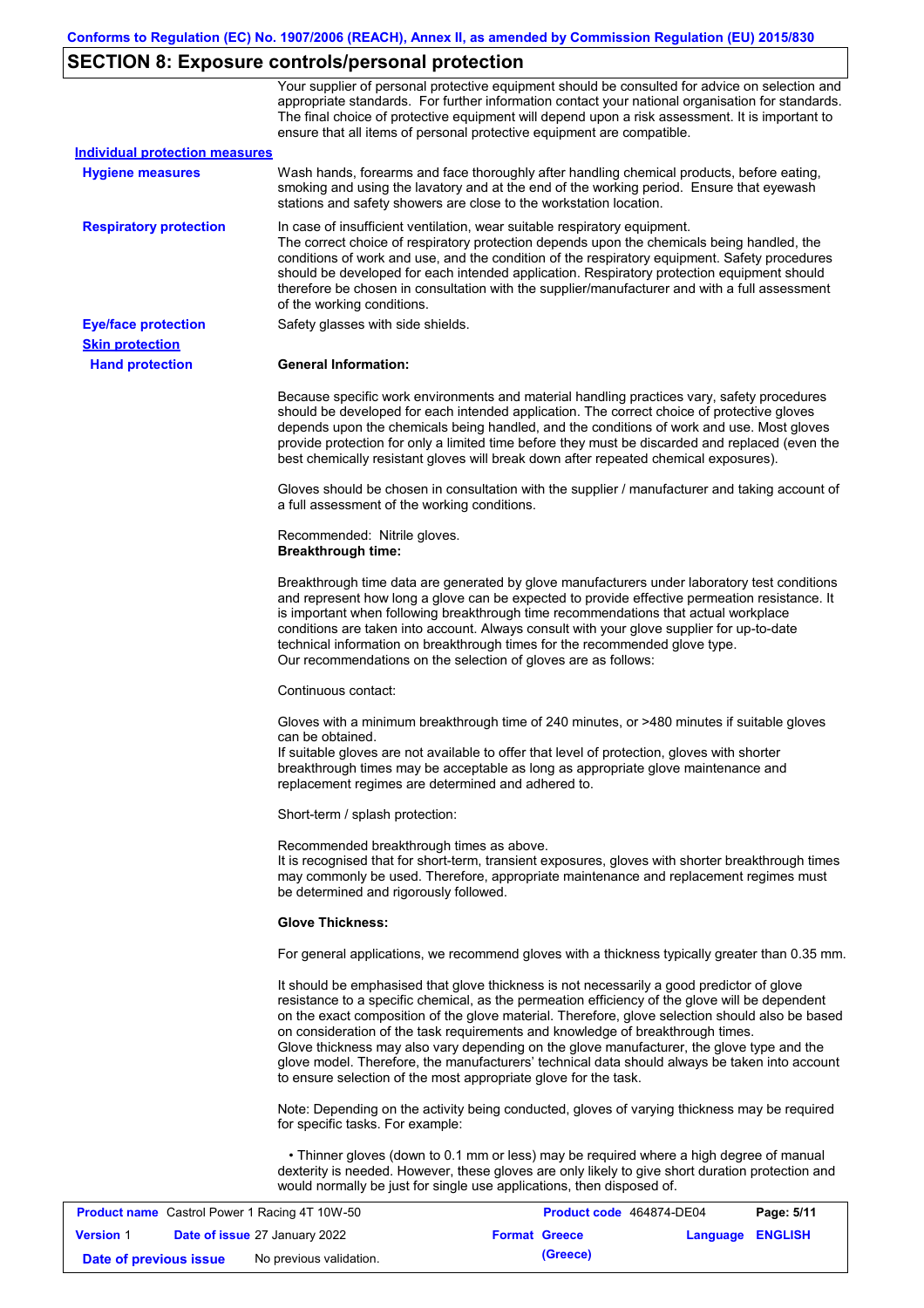• Thicker gloves (up to 3 mm or more) may be required where there is a mechanical (as well

# **SECTION 8: Exposure controls/personal protection**

|                                           | as a chemical) risk i.e. where there is abrasion or puncture potential.                                                                                                                                                                                                                                                                                                                                                                                                                                                                                                                                                                                                               |
|-------------------------------------------|---------------------------------------------------------------------------------------------------------------------------------------------------------------------------------------------------------------------------------------------------------------------------------------------------------------------------------------------------------------------------------------------------------------------------------------------------------------------------------------------------------------------------------------------------------------------------------------------------------------------------------------------------------------------------------------|
| <b>Skin and body</b>                      | Use of protective clothing is good industrial practice.<br>Personal protective equipment for the body should be selected based on the task being<br>performed and the risks involved and should be approved by a specialist before handling this<br>product.<br>Cotton or polyester/cotton overalls will only provide protection against light superficial<br>contamination that will not soak through to the skin. Overalls should be laundered on a regular<br>basis. When the risk of skin exposure is high (e.g. when cleaning up spillages or if there is a<br>risk of splashing) then chemical resistant aprons and/or impervious chemical suits and boots<br>will be required. |
| <b>Refer to standards:</b>                | Respiratory protection: EN 529<br>Gloves: EN 420, EN 374<br>Eye protection: EN 166<br>Filtering half-mask: EN 149<br>Filtering half-mask with valve: EN 405<br>Half-mask: EN 140 plus filter<br>Full-face mask: EN 136 plus filter<br>Particulate filters: EN 143<br>Gas/combined filters: EN 14387                                                                                                                                                                                                                                                                                                                                                                                   |
| <b>Environmental exposure</b><br>controls | Emissions from ventilation or work process equipment should be checked to ensure they<br>comply with the requirements of environmental protection legislation. In some cases, fume<br>scrubbers, filters or engineering modifications to the process equipment will be necessary to<br>reduce emissions to acceptable levels.                                                                                                                                                                                                                                                                                                                                                         |

# **SECTION 9: Physical and chemical properties**

The conditions of measurement of all properties are at standard temperature and pressure unless otherwise indicated.

#### **9.1 Information on basic physical and chemical properties**

| <b>Appearance</b>                               |                                            |
|-------------------------------------------------|--------------------------------------------|
| <b>Physical state</b>                           | Liguid.                                    |
| <b>Colour</b>                                   | Red.                                       |
| <b>Odour</b>                                    | Not available.                             |
| <b>Odour threshold</b>                          | Not available.                             |
| pH                                              | Not applicable.                            |
| <b>Melting point/freezing point</b>             | Not available.                             |
| Initial boiling point and boiling<br>range      | Not available.                             |
| <b>Pour point</b>                               | -36 °C                                     |
| <b>Flash point</b>                              | Closed cup: 205°C (401°F) [Pensky-Martens] |
| <b>Evaporation rate</b>                         | Not available.                             |
| <b>Flammability (solid, gas)</b>                | Not available.                             |
| Upper/lower flammability or<br>explosive limits | Not available.                             |

#### **Vapour pressure**

Not available.

|                                                          |                                                                      | Vapour Pressure at 20°C |         | Vapour pressure at 50°C |          |                          |               |                |
|----------------------------------------------------------|----------------------------------------------------------------------|-------------------------|---------|-------------------------|----------|--------------------------|---------------|----------------|
|                                                          | Ingredient name mm Hg   kPa                                          |                         |         | <b>Method</b>           | mm<br>Hg | kPa                      | <b>Method</b> |                |
|                                                          | Distillates (petroleum),<br>hydrotreated heavy<br>paraffinic         | < 0.08                  | < 0.011 | <b>ASTM D 5191</b>      |          |                          |               |                |
|                                                          | Distillates (petroleum),<br>solvent-dewaxed<br>heavy paraffinic      | < 0.08                  | < 0.011 | <b>ASTM D 5191</b>      |          |                          |               |                |
|                                                          | Distillates (petroleum),<br>hydrotreated heavy<br>paraffinic         | < 0.08                  | < 0.011 | <b>ASTM D 5191</b>      |          |                          |               |                |
| <b>Vapour density</b>                                    | Not available.                                                       |                         |         |                         |          |                          |               |                |
| <b>Relative density</b>                                  | Not available.                                                       |                         |         |                         |          |                          |               |                |
| <b>Density</b>                                           | <1000 kg/m <sup>3</sup> (<1 g/cm <sup>3</sup> ) at 15 <sup>°</sup> C |                         |         |                         |          |                          |               |                |
| <b>Product name</b> Castrol Power 1 Racing 4T 10W-50     |                                                                      |                         |         |                         |          | Product code 464874-DE04 |               | Page: 6/11     |
| <b>Version 1</b><br><b>Date of issue 27 January 2022</b> |                                                                      |                         |         | <b>Format Greece</b>    |          |                          | Language      | <b>ENGLISH</b> |
| Date of previous issue                                   | No previous validation.                                              |                         |         | (Greece)                |          |                          |               |                |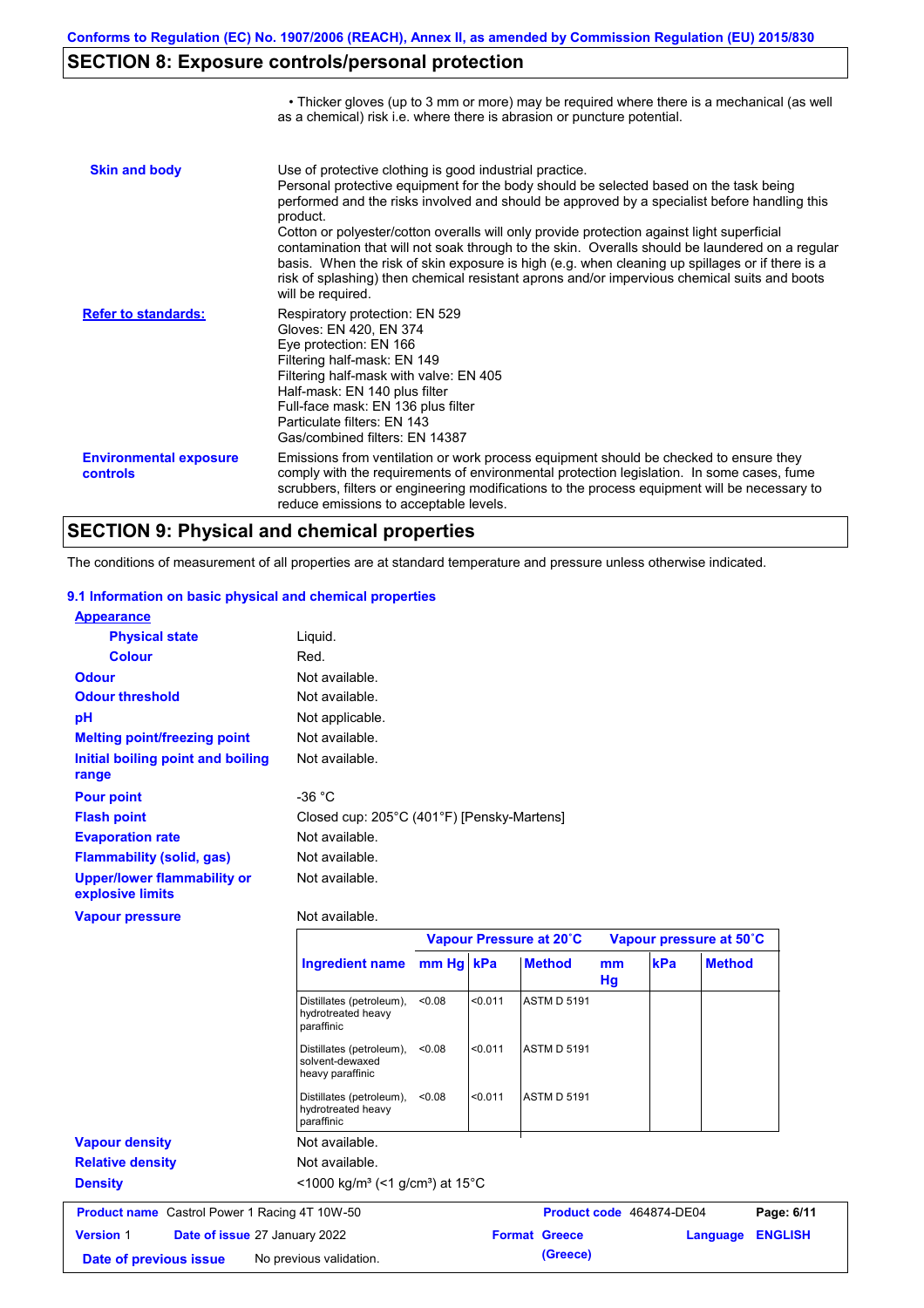# **SECTION 9: Physical and chemical properties**

| <b>Solubility(ies)</b>                            | insoluble in water.                                                                                                                         |
|---------------------------------------------------|---------------------------------------------------------------------------------------------------------------------------------------------|
| <b>Partition coefficient: n-octanol/</b><br>water | Not applicable.                                                                                                                             |
| <b>Auto-ignition temperature</b>                  | Not available.                                                                                                                              |
| <b>Decomposition temperature</b>                  | Not available.                                                                                                                              |
| <b>Viscosity</b>                                  | Kinematic: 113.2 mm <sup>2</sup> /s (113.2 cSt) at $40^{\circ}$ C<br>Kinematic: 16.4 to 17.8 mm <sup>2</sup> /s (16.4 to 17.8 cSt) at 100°C |
| <b>Explosive properties</b>                       | Not available.                                                                                                                              |
| <b>Oxidising properties</b>                       | Not available.                                                                                                                              |
| <b>Particle characteristics</b>                   |                                                                                                                                             |
| <b>Median particle size</b>                       | Not applicable.                                                                                                                             |
| 9.2 Other information                             |                                                                                                                                             |

No additional information.

# **SECTION 10: Stability and reactivity**

| <b>10.1 Reactivity</b>                            | No specific test data available for this product. Refer to Conditions to avoid and Incompatible<br>materials for additional information.                                |  |  |
|---------------------------------------------------|-------------------------------------------------------------------------------------------------------------------------------------------------------------------------|--|--|
| <b>10.2 Chemical stability</b>                    | The product is stable.                                                                                                                                                  |  |  |
| <b>10.3 Possibility of</b><br>hazardous reactions | Under normal conditions of storage and use, hazardous reactions will not occur.<br>Under normal conditions of storage and use, hazardous polymerisation will not occur. |  |  |
| <b>10.4 Conditions to avoid</b>                   | Avoid all possible sources of ignition (spark or flame).                                                                                                                |  |  |
| <b>10.5 Incompatible materials</b>                | Reactive or incompatible with the following materials: oxidising materials.                                                                                             |  |  |
| <b>10.6 Hazardous</b><br>decomposition products   | Under normal conditions of storage and use, hazardous decomposition products should not be<br>produced.                                                                 |  |  |

# **SECTION 11: Toxicological information**

|                                                    | 11.1 Information on toxicological effects                                                  |                                                                                             |                 |                |  |
|----------------------------------------------------|--------------------------------------------------------------------------------------------|---------------------------------------------------------------------------------------------|-----------------|----------------|--|
| <b>Acute toxicity estimates</b>                    |                                                                                            |                                                                                             |                 |                |  |
| Not available.                                     |                                                                                            |                                                                                             |                 |                |  |
| <b>Information on likely</b><br>routes of exposure | Routes of entry anticipated: Dermal, Inhalation.                                           |                                                                                             |                 |                |  |
| <b>Potential acute health effects</b>              |                                                                                            |                                                                                             |                 |                |  |
| <b>Inhalation</b>                                  | pressure.                                                                                  | Vapour inhalation under ambient conditions is not normally a problem due to low vapour      |                 |                |  |
| <b>Ingestion</b>                                   | No known significant effects or critical hazards.                                          |                                                                                             |                 |                |  |
| <b>Skin contact</b>                                | Defatting to the skin. May cause skin dryness and irritation.                              |                                                                                             |                 |                |  |
| <b>Eye contact</b>                                 |                                                                                            | No known significant effects or critical hazards.                                           |                 |                |  |
|                                                    | Symptoms related to the physical, chemical and toxicological characteristics               |                                                                                             |                 |                |  |
| <b>Inhalation</b>                                  | No specific data.                                                                          |                                                                                             |                 |                |  |
| <b>Ingestion</b>                                   | No specific data.                                                                          |                                                                                             |                 |                |  |
| <b>Skin contact</b>                                | Adverse symptoms may include the following:<br><i>irritation</i><br>dryness<br>cracking    |                                                                                             |                 |                |  |
| <b>Eye contact</b>                                 | No specific data.                                                                          |                                                                                             |                 |                |  |
|                                                    | Delayed and immediate effects as well as chronic effects from short and long-term exposure |                                                                                             |                 |                |  |
| <b>Inhalation</b>                                  | respiratory tract.                                                                         | Overexposure to the inhalation of airborne droplets or aerosols may cause irritation of the |                 |                |  |
| <b>Ingestion</b>                                   |                                                                                            | Ingestion of large quantities may cause nausea and diarrhoea.                               |                 |                |  |
| <b>Skin contact</b>                                |                                                                                            | Prolonged or repeated contact can defat the skin and lead to irritation and/or dermatitis.  |                 |                |  |
| <b>Eye contact</b>                                 |                                                                                            | Potential risk of transient stinging or redness if accidental eye contact occurs.           |                 |                |  |
| <b>Potential chronic health effects</b>            |                                                                                            |                                                                                             |                 |                |  |
|                                                    | <b>Product name</b> Castrol Power 1 Racing 4T 10W-50                                       | Product code 464874-DE04                                                                    |                 | Page: 7/11     |  |
| <b>Version 1</b>                                   | Date of issue 27 January 2022                                                              | <b>Format Greece</b>                                                                        | <b>Language</b> | <b>ENGLISH</b> |  |

**Date of previous issue** No previous validation. **Conservation** (Greece)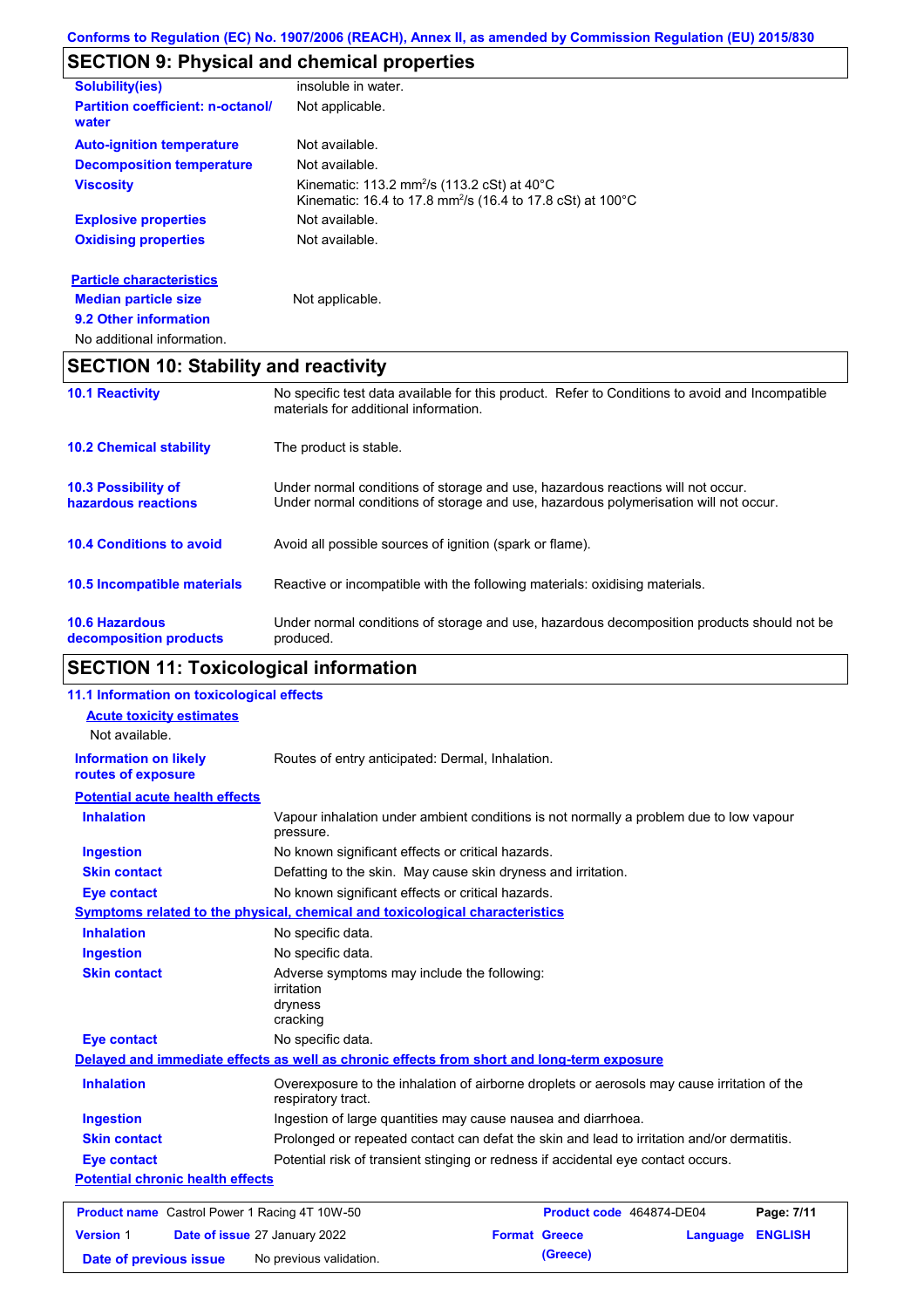## **SECTION 11: Toxicological information**

| General                      | USED ENGINE OILS<br>Combustion products resulting from the operation of internal combustion engines contaminate<br>engine oils during use. Used engine oil may contain hazardous components which have the<br>potential to cause skin cancer. Frequent or prolonged contact with all types and makes of used<br>engine oil must therefore be avoided and a high standard of personal hygiene maintained. |
|------------------------------|----------------------------------------------------------------------------------------------------------------------------------------------------------------------------------------------------------------------------------------------------------------------------------------------------------------------------------------------------------------------------------------------------------|
| <b>Carcinogenicity</b>       | No known significant effects or critical hazards.                                                                                                                                                                                                                                                                                                                                                        |
| <b>Mutagenicity</b>          | No known significant effects or critical hazards.                                                                                                                                                                                                                                                                                                                                                        |
| <b>Developmental effects</b> | No known significant effects or critical hazards.                                                                                                                                                                                                                                                                                                                                                        |
| <b>Fertility effects</b>     | No known significant effects or critical hazards.                                                                                                                                                                                                                                                                                                                                                        |

# **SECTION 12: Ecological information**

### **12.1 Toxicity**

**Environmental hazards** Not classified as dangerous

### **12.2 Persistence and degradability**

Expected to be biodegradable.

#### **12.3 Bioaccumulative potential**

This product is not expected to bioaccumulate through food chains in the environment.

| <b>12.4 Mobility in soil</b>                            |                                                                      |
|---------------------------------------------------------|----------------------------------------------------------------------|
| <b>Soil/water partition</b><br><b>coefficient (Koc)</b> | Not available.                                                       |
| <b>Mobility</b>                                         | Spillages may penetrate the soil causing ground water contamination. |

#### **12.5 Results of PBT and vPvB assessment**

Product does not meet the criteria for PBT or vPvB according to Regulation (EC) No. 1907/2006, Annex XIII.

| 12.6 Other adverse effects          |                   |
|-------------------------------------|-------------------|
| <b>Other ecological information</b> | Spills may form a |

Spills may form a film on water surfaces causing physical damage to organisms. Oxygen transfer could also be impaired.

## **SECTION 13: Disposal considerations**

### **13.1 Waste treatment methods**

**Methods of disposal**

**Product**

Where possible, arrange for product to be recycled. Dispose of via an authorised person/ licensed waste disposal contractor in accordance with local regulations.

### **Hazardous waste** Yes.

| European waste catalogue (EWC) |                          |
|--------------------------------|--------------------------|
| Waste code                     | <b>Waste designation</b> |

13 02 05\* mineral-based non-chlorinated engine, gear and lubricating oils However, deviation from the intended use and/or the presence of any potential contaminants may require an alternative waste

| <b>Packaging</b>           |                                                                                                                                                                                                                                         |
|----------------------------|-----------------------------------------------------------------------------------------------------------------------------------------------------------------------------------------------------------------------------------------|
| <b>Methods of disposal</b> | Where possible, arrange for product to be recycled. Dispose of via an authorised person/<br>licensed waste disposal contractor in accordance with local regulations.                                                                    |
| <b>Special precautions</b> | This material and its container must be disposed of in a safe way. Empty containers or liners<br>may retain some product residues. Avoid dispersal of spilt material and runoff and contact with<br>soil, waterways, drains and sewers. |
| <b>References</b>          | Commission 2014/955/EU<br>Directive 2008/98/EC                                                                                                                                                                                          |

# **SECTION 14: Transport information**

disposal code to be assigned by the end user.

| <b>Product name</b> Castrol Power 1 Racing 4T 10W-50 |  | Product code 464874-DE04             |  | Page: 8/11           |                         |  |
|------------------------------------------------------|--|--------------------------------------|--|----------------------|-------------------------|--|
| <b>Version 1</b>                                     |  | <b>Date of issue 27 January 2022</b> |  | <b>Format Greece</b> | <b>Language ENGLISH</b> |  |
| Date of previous issue                               |  | No previous validation.              |  | (Greece)             |                         |  |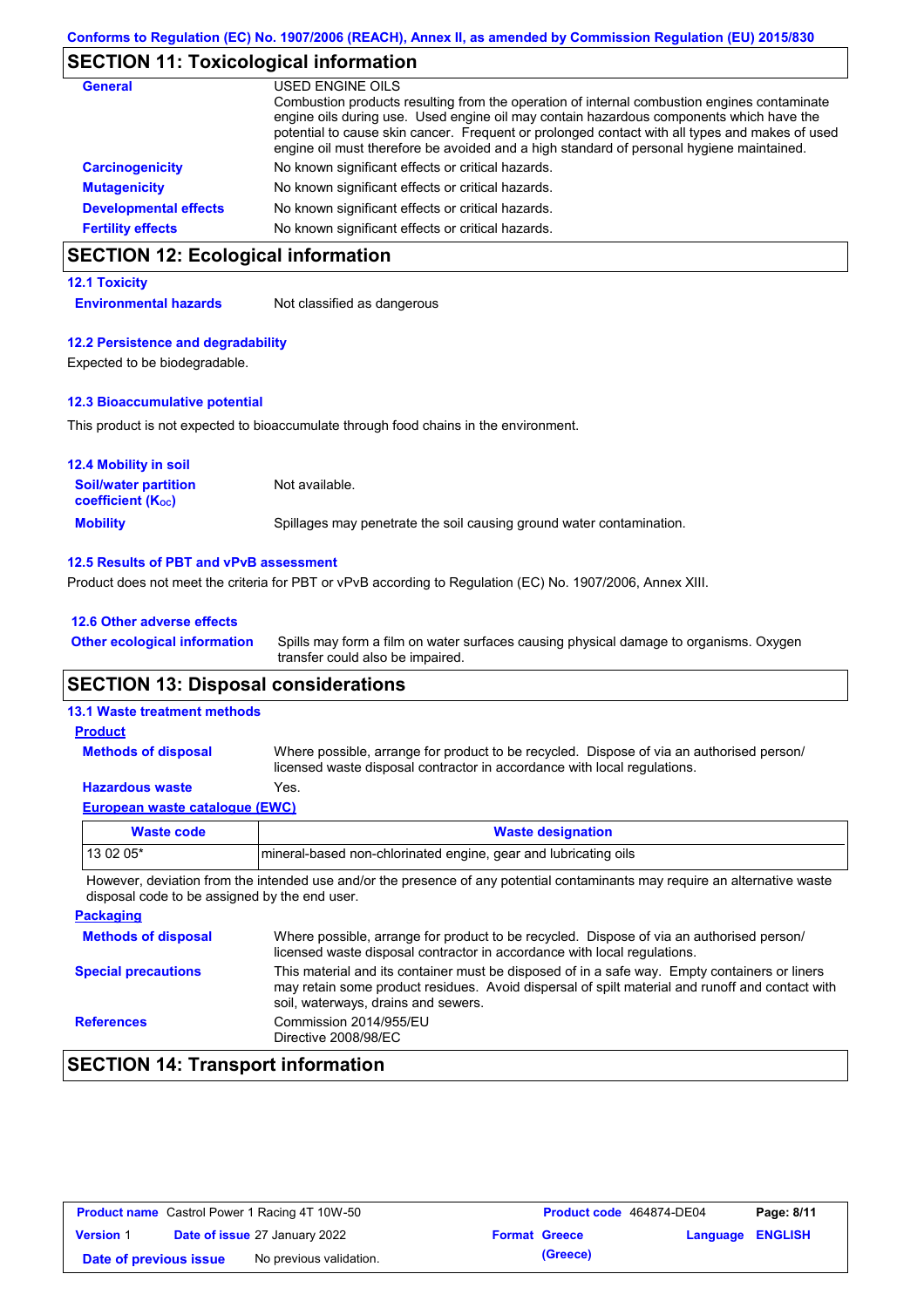# **SECTION 14: Transport information**

|                                           | <b>ADR/RID</b> | <b>ADN</b>     | <b>IMDG</b>    | <b>IATA</b>    |  |  |
|-------------------------------------------|----------------|----------------|----------------|----------------|--|--|
| 14.1 UN number                            | Not regulated. | Not regulated. | Not regulated. | Not regulated. |  |  |
| 14.2 UN proper<br>shipping name           |                |                |                |                |  |  |
| <b>14.3 Transport</b><br>hazard class(es) |                |                |                |                |  |  |
| 14.4 Packing<br>group                     |                |                | -              |                |  |  |
| 14.5<br><b>Environmental</b><br>hazards   | No.            | No.            | No.            | No.            |  |  |
| <b>Additional</b><br>information          |                |                |                |                |  |  |

**14.6 Special precautions for user** Not available.

**14.7 Transport in bulk according to IMO instruments**

Not available.

## **SECTION 15: Regulatory information**

**Other regulations REACH Status** The company, as identified in Section 1, sells this product in the EU in compliance with the current requirements of REACH. **15.1 Safety, health and environmental regulations/legislation specific for the substance or mixture EU Regulation (EC) No. 1907/2006 (REACH) Annex XIV - List of substances subject to authorisation Substances of very high concern** None of the components are listed. At least one component is not listed. All components are listed or exempted. All components are listed or exempted. All components are listed or exempted. All components are active or exempted. All components are listed or exempted. All components are listed or exempted. **United States inventory (TSCA 8b) Australia inventory (AIIC) Canada inventory China inventory (IECSC) Japan inventory (CSCL) Korea inventory (KECI) Philippines inventory (PICCS) Taiwan Chemical Substances Inventory (TCSI)** All components are listed or exempted. **Ozone depleting substances (1005/2009/EU)** Not listed. **Prior Informed Consent (PIC) (649/2012/EU)** None of the components are listed. **Annex XIV EU Regulation (EC) No. 1907/2006 (REACH) Annex XVII - Restrictions on the manufacture, placing on the market and use of certain dangerous substances, mixtures and articles** Not applicable.

| <b>Product name</b> Castrol Power 1 Racing 4T 10W-50 |  | Product code 464874-DE04             |                      | Page: 9/11 |                         |  |
|------------------------------------------------------|--|--------------------------------------|----------------------|------------|-------------------------|--|
| <b>Version 1</b>                                     |  | <b>Date of issue 27 January 2022</b> | <b>Format Greece</b> |            | <b>Language ENGLISH</b> |  |
| Date of previous issue                               |  | No previous validation.              |                      | (Greece)   |                         |  |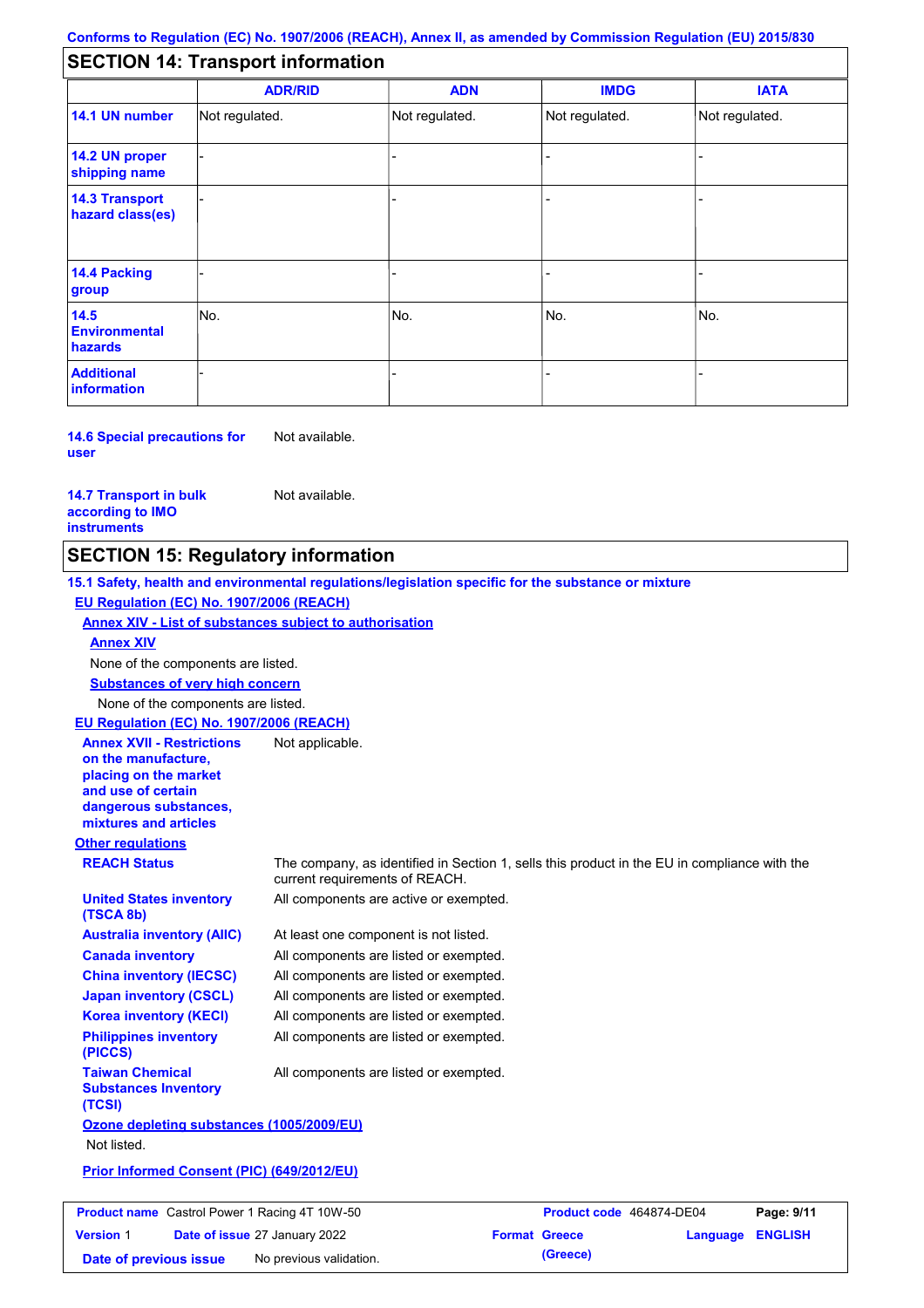# **SECTION 15: Regulatory information**

Not listed.

**Persistent Organic Pollutants** Not listed.

### **EU - Water framework directive - Priority substances**

None of the components are listed.

### **Seveso Directive**

This product is not controlled under the Seveso Directive.

| <b>15.2 Chemical safety</b> | A Chemical Safety Assessment has been carried out for one or more of the substances within  |
|-----------------------------|---------------------------------------------------------------------------------------------|
| assessment                  | this mixture. A Chemical Safety Assessment has not been carried out for the mixture itself. |

# **SECTION 16: Other information**

| <b>Abbreviations and acronyms</b> | ADN = European Provisions concerning the International Carriage of Dangerous Goods by<br>Inland Waterway                  |
|-----------------------------------|---------------------------------------------------------------------------------------------------------------------------|
|                                   | ADR = The European Agreement concerning the International Carriage of Dangerous Goods by<br>Road                          |
|                                   | ATE = Acute Toxicity Estimate                                                                                             |
|                                   | BCF = Bioconcentration Factor                                                                                             |
|                                   | CAS = Chemical Abstracts Service                                                                                          |
|                                   | CLP = Classification, Labelling and Packaging Regulation [Regulation (EC) No. 1272/2008]                                  |
|                                   | CSA = Chemical Safety Assessment                                                                                          |
|                                   | CSR = Chemical Safety Report                                                                                              |
|                                   | DMEL = Derived Minimal Effect Level                                                                                       |
|                                   | DNEL = Derived No Effect Level                                                                                            |
|                                   | EINECS = European Inventory of Existing Commercial chemical Substances                                                    |
|                                   | ES = Exposure Scenario                                                                                                    |
|                                   | EUH statement = CLP-specific Hazard statement                                                                             |
|                                   | EWC = European Waste Catalogue                                                                                            |
|                                   | GHS = Globally Harmonized System of Classification and Labelling of Chemicals                                             |
|                                   | IATA = International Air Transport Association                                                                            |
|                                   | IBC = Intermediate Bulk Container                                                                                         |
|                                   | <b>IMDG</b> = International Maritime Dangerous Goods                                                                      |
|                                   | LogPow = logarithm of the octanol/water partition coefficient                                                             |
|                                   | MARPOL = International Convention for the Prevention of Pollution From Ships, 1973 as                                     |
|                                   | modified by the Protocol of 1978. ("Marpol" = marine pollution)                                                           |
|                                   | OECD = Organisation for Economic Co-operation and Development                                                             |
|                                   | PBT = Persistent, Bioaccumulative and Toxic                                                                               |
|                                   | <b>PNEC</b> = Predicted No Effect Concentration                                                                           |
|                                   | REACH = Registration, Evaluation, Authorisation and Restriction of Chemicals Regulation                                   |
|                                   | [Regulation (EC) No. 1907/2006]<br>RID = The Regulations concerning the International Carriage of Dangerous Goods by Rail |
|                                   | RRN = REACH Registration Number                                                                                           |
|                                   | SADT = Self-Accelerating Decomposition Temperature                                                                        |
|                                   | SVHC = Substances of Very High Concern                                                                                    |
|                                   | STOT-RE = Specific Target Organ Toxicity - Repeated Exposure                                                              |
|                                   | STOT-SE = Specific Target Organ Toxicity - Single Exposure                                                                |
|                                   | $TWA = Time$ weighted average                                                                                             |
|                                   | $UN = United Nations$                                                                                                     |
|                                   | UVCB = Complex hydrocarbon substance                                                                                      |
|                                   | VOC = Volatile Organic Compound                                                                                           |
|                                   | vPvB = Very Persistent and Very Bioaccumulative                                                                           |
|                                   | Varies = may contain one or more of the following $64741-88-4$ / RRN 01-2119488706-23,                                    |
|                                   | 64741-89-5 / RRN 01-2119487067-30, 64741-95-3 / RRN 01-2119487081-40, 64741-96-4/ RRN                                     |
|                                   | 01-2119483621-38, 64742-01-4 / RRN 01-2119488707-21, 64742-44-5 / RRN                                                     |
|                                   | 01-2119985177-24, 64742-45-6, 64742-52-5 / RRN 01-2119467170-45, 64742-53-6 / RRN                                         |
|                                   | 01-2119480375-34, 64742-54-7 / RRN 01-2119484627-25, 64742-55-8 / RRN                                                     |
|                                   | 01-2119487077-29, 64742-56-9 / RRN 01-2119480132-48, 64742-57-0 / RRN                                                     |
|                                   | 01-2119489287-22, 64742-58-1, 64742-62-7 / RRN 01-2119480472-38, 64742-63-8,                                              |
|                                   | 64742-65-0 / RRN 01-2119471299-27, 64742-70-7 / RRN 01-2119487080-42, 72623-85-9 /                                        |
|                                   | RRN 01-2119555262-43, 72623-86-0 / RRN 01-2119474878-16, 72623-87-1 / RRN                                                 |
|                                   | 01-2119474889-13                                                                                                          |

### **Procedure used to derive the classification according to Regulation (EC) No. 1272/2008 [CLP/GHS]**

| <b>Classification</b>                             |                                                      | <b>Justification</b>     |          |                |
|---------------------------------------------------|------------------------------------------------------|--------------------------|----------|----------------|
| Not classified.                                   |                                                      |                          |          |                |
|                                                   | <b>Product name</b> Castrol Power 1 Racing 4T 10W-50 | Product code 464874-DE04 |          | Page: 10/11    |
| <b>Version 1</b>                                  | Date of issue 27 January 2022                        | <b>Format Greece</b>     | Language | <b>ENGLISH</b> |
| No previous validation.<br>Date of previous issue |                                                      | (Greece)                 |          |                |